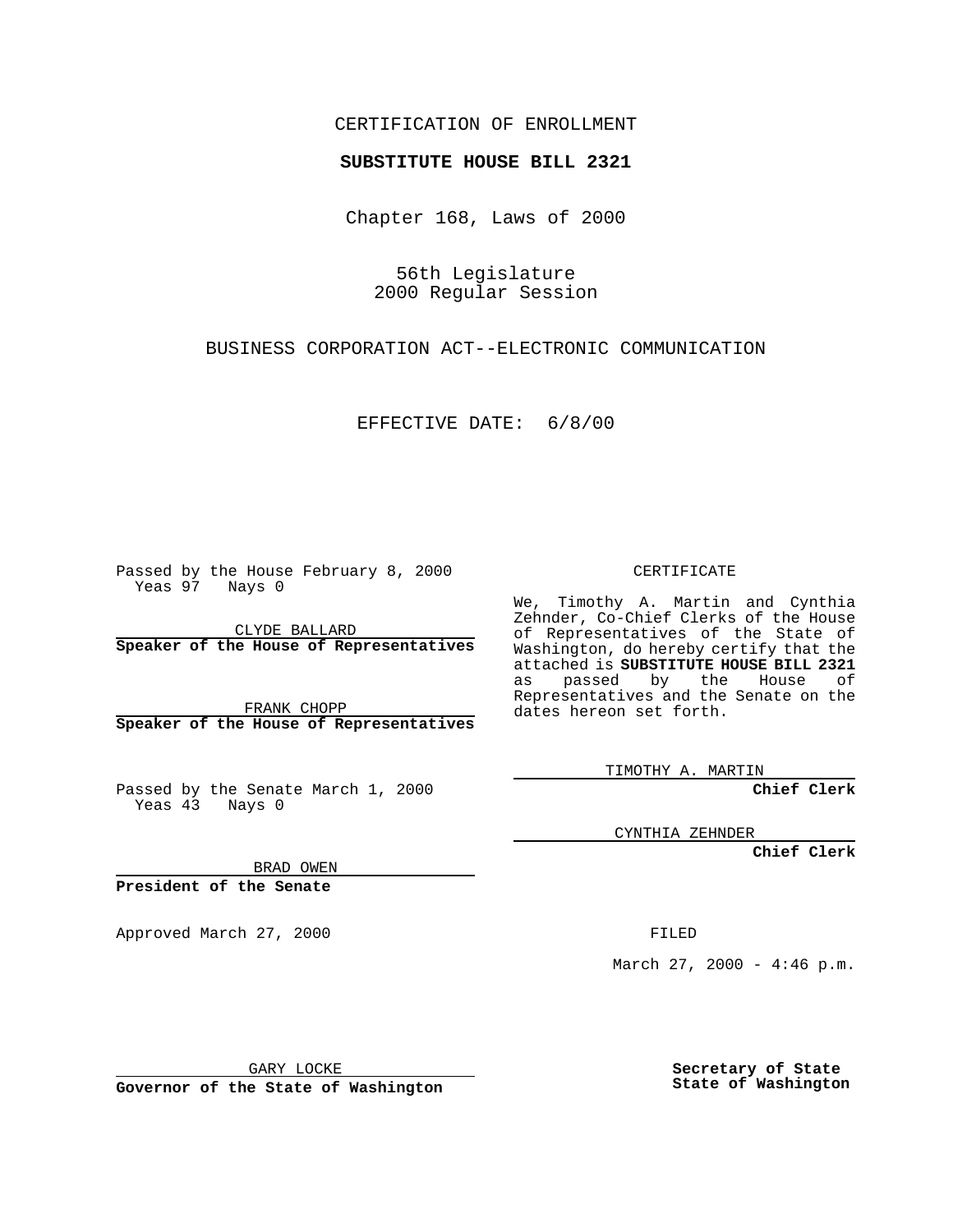## **SUBSTITUTE HOUSE BILL 2321** \_\_\_\_\_\_\_\_\_\_\_\_\_\_\_\_\_\_\_\_\_\_\_\_\_\_\_\_\_\_\_\_\_\_\_\_\_\_\_\_\_\_\_\_\_\_\_

\_\_\_\_\_\_\_\_\_\_\_\_\_\_\_\_\_\_\_\_\_\_\_\_\_\_\_\_\_\_\_\_\_\_\_\_\_\_\_\_\_\_\_\_\_\_\_

Passed Legislature - 2000 Regular Session

**State of Washington 56th Legislature 2000 Regular Session**

**By** House Committee on Judiciary (originally sponsored by Representatives Esser, Lantz, Constantine, Hurst, Ruderman and D. Sommers)

Read first time 02/03/2000. Referred to Committee on .

 AN ACT Relating to the transmission of proxy appointments by electronic or other nonwritten means as applied to the Washington business corporation act; and amending RCW 23B.01.400, 23B.07.220, and 23B.07.240.

BE IT ENACTED BY THE LEGISLATURE OF THE STATE OF WASHINGTON:

 **Sec. 1.** RCW 23B.01.400 and 1996 c 155 s 4 are each amended to read as follows:

 Unless the context clearly requires otherwise, the definitions in this section apply throughout this title.

 (1) "Articles of incorporation" include amended and restated articles of incorporation and articles of merger.

 (2) "Authorized shares" means the shares of all classes a domestic or foreign corporation is authorized to issue.

 (3) "Conspicuous" means so written that a reasonable person against whom the writing is to operate should have noticed it. For example, printing in italics or boldface or contrasting color, or typing in capitals or underlined, is conspicuous.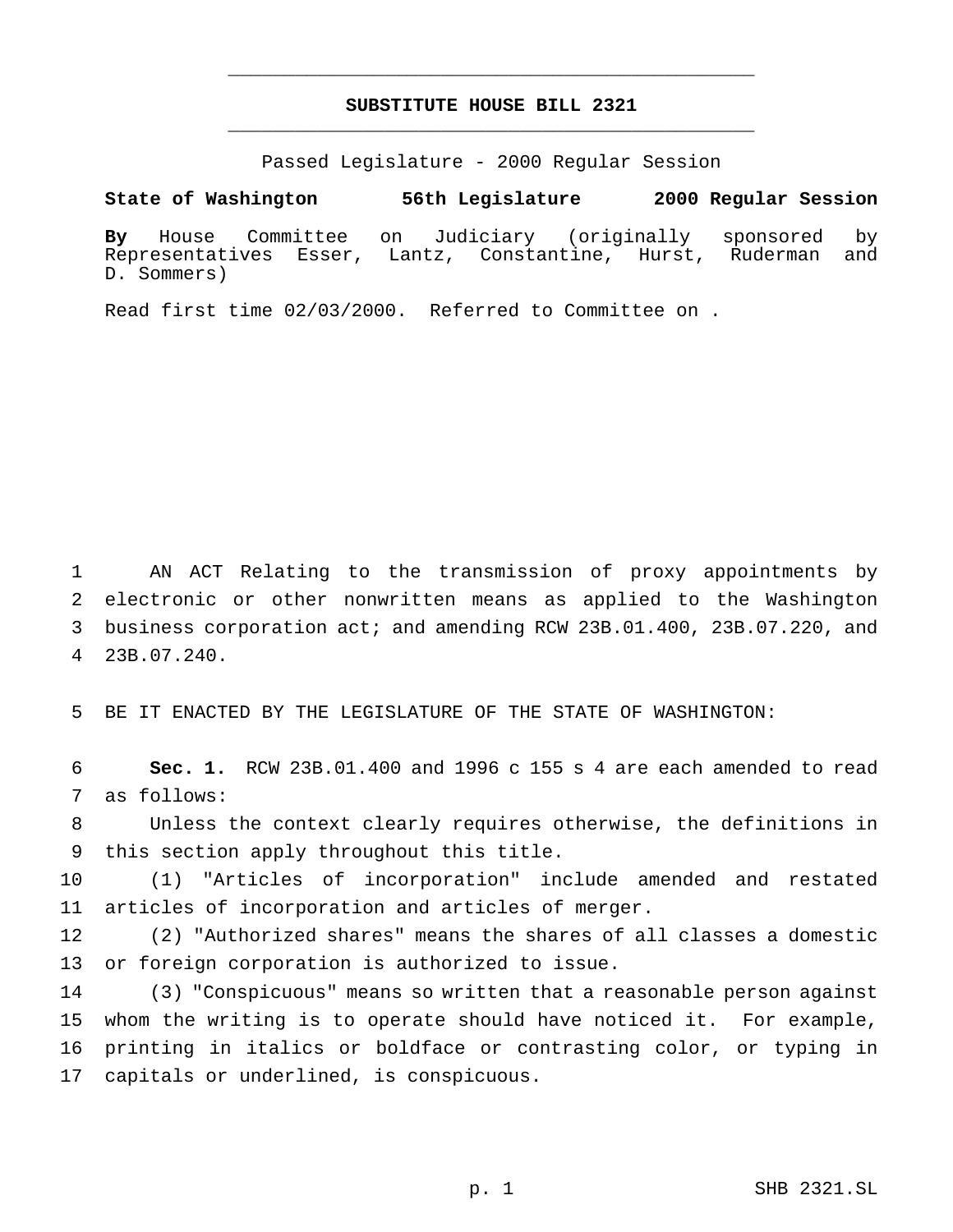(4) "Corporation" or "domestic corporation" means a corporation for profit, which is not a foreign corporation, incorporated under or subject to the provisions of this title.

 (5) "Deliver" includes (a) mailing and (b) for purposes of delivering a demand, consent, or waiver to the corporation or one of its officers, transmission by facsimile equipment.

 (6) "Distribution" means a direct or indirect transfer of money or other property, except its own shares, or incurrence of indebtedness by a corporation to or for the benefit of its shareholders in respect to any of its shares. A distribution may be in the form of a declaration or payment of a dividend; a distribution in partial or complete liquidation, or upon voluntary or involuntary dissolution; a purchase, redemption, or other acquisition of shares; a distribution of indebtedness; or otherwise.

 (7) "Effective date of notice" has the meaning provided in RCW 23B.01.410.

 (8) "Electronic transmission" or "electronically transmitted" means any process of electronic communication not directly involving the 19 physical transfer of paper that is suitable for the retention, 20 retrieval, and reproduction of the transmitted information by the 21 recipient.

 (9) "Employee" includes an officer but not a director. A director may accept duties that make the director also an employee.

  $((+9))$   $(10)$  "Entity" includes a corporation and foreign corporation, not-for-profit corporation, profit and not-for-profit unincorporated association, business trust, estate, partnership, trust, and two or more persons having a joint or common economic interest, and the state, United States, and a foreign government.

29 (( $(10)$ )) (11) "Foreign corporation" means a corporation for profit incorporated under a law other than the law of this state.

 (( $\left(\frac{11}{11}\right)$ ) (12) "Foreign limited partnership" means a partnership formed under laws other than of this state and having as partners one or more general partners and one or more limited partners.

34  $((+12))$   $(13)$  "Governmental subdivision" includes authority, county, district, and municipality.

36  $((+13))$   $(14)$  "Includes" denotes a partial definition.

37  $((+14))$   $(15)$  "Individual" includes the estate of an incompetent or deceased individual.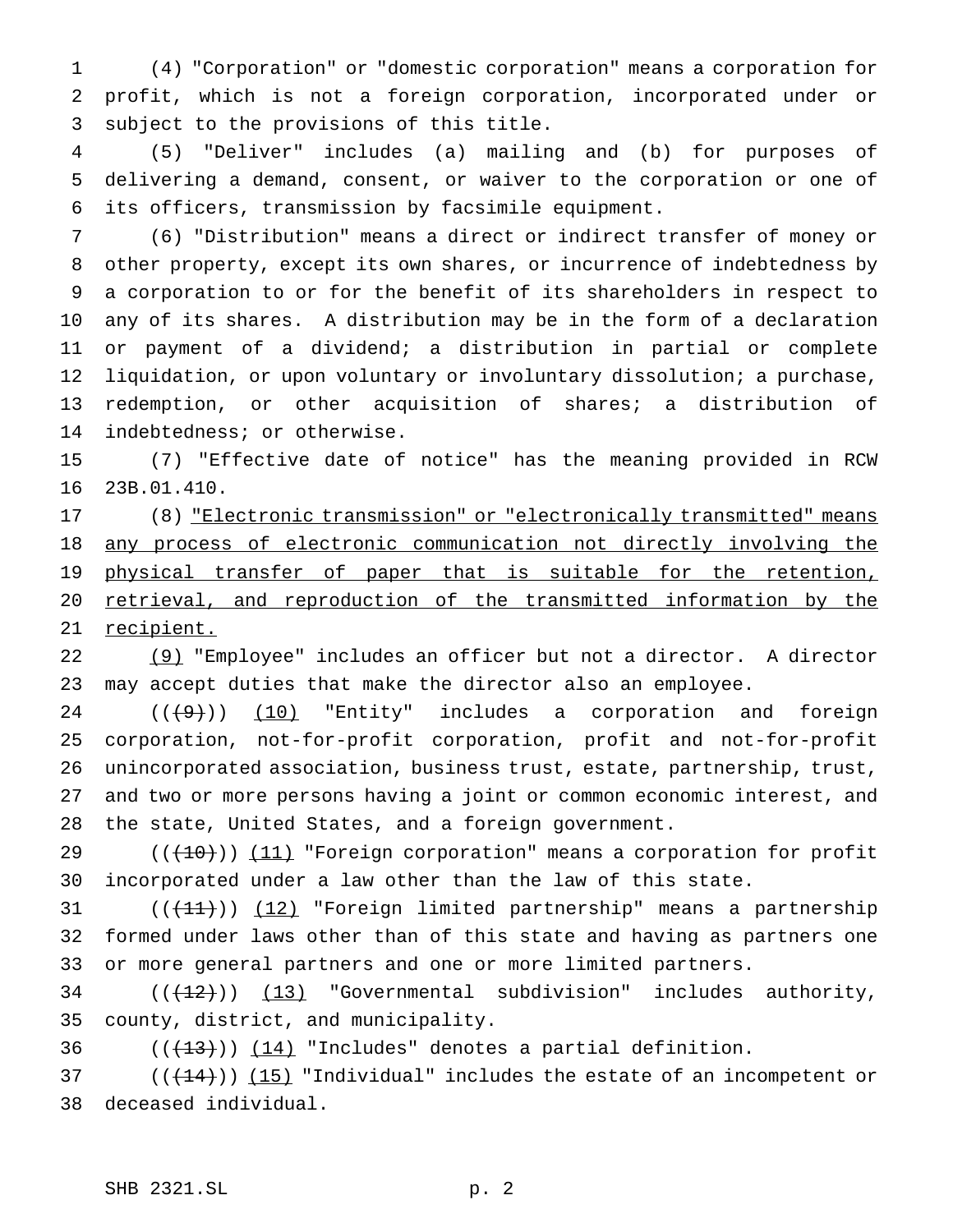(((15))) (16) "Limited partnership" or "domestic limited partnership" means a partnership formed by two or more persons under the laws of this state and having one or more general partners and one or more limited partners.

5 ( $(\overline{+16})$ ) (17) "Means" denotes an exhaustive definition.

 $((+17))$   $(18)$  "Notice" has the meaning provided in RCW 23B.01.410. ( $(\overline{+18})$ )  $(19)$  "Person" includes an individual and an entity.

8  $((+19))$   $(20)$  "Principal office" means the office, in or out of this state, so designated in the annual report where the principal executive offices of a domestic or foreign corporation are located.

11 ((<del>(20)</del>)) (21) "Proceeding" includes civil suit and criminal, administrative, and investigatory action.

13 ( $(\frac{21}{21})$ ) (22) "Public company" means a corporation that has a class of shares registered with the federal securities and exchange commission pursuant to section 12 or 15 of the securities exchange act of 1934, or section 8 of the investment company act of 1940, or any successor statute.

 $((+22))$   $(23)$  "Record date" means the date established under chapter 23B.07 RCW on which a corporation determines the identity of its shareholders and their shareholdings for purposes of this title. The determinations shall be made as of the close of business on the record date unless another time for doing so is specified when the record date is fixed.

 $((+23))$   $(24)$  "Secretary" means the corporate officer to whom the board of directors has delegated responsibility under RCW 23B.08.400(3) for custody of the minutes of the meetings of the board of directors and of the shareholders and for authenticating records of the corporation.

29  $((+24))$   $(25)$  "Shares" means the units into which the proprietary interests in a corporation are divided.

 $((25))$  (26) "Shareholder" means the person in whose name shares are registered in the records of a corporation or the beneficial owner of shares to the extent of the rights granted by a nominee certificate on file with a corporation.

 $((+26))$   $(27)$  "State," when referring to a part of the United States, includes a state and commonwealth, and their agencies and governmental subdivisions, and a territory and insular possession, and their agencies and governmental subdivisions, of the United States.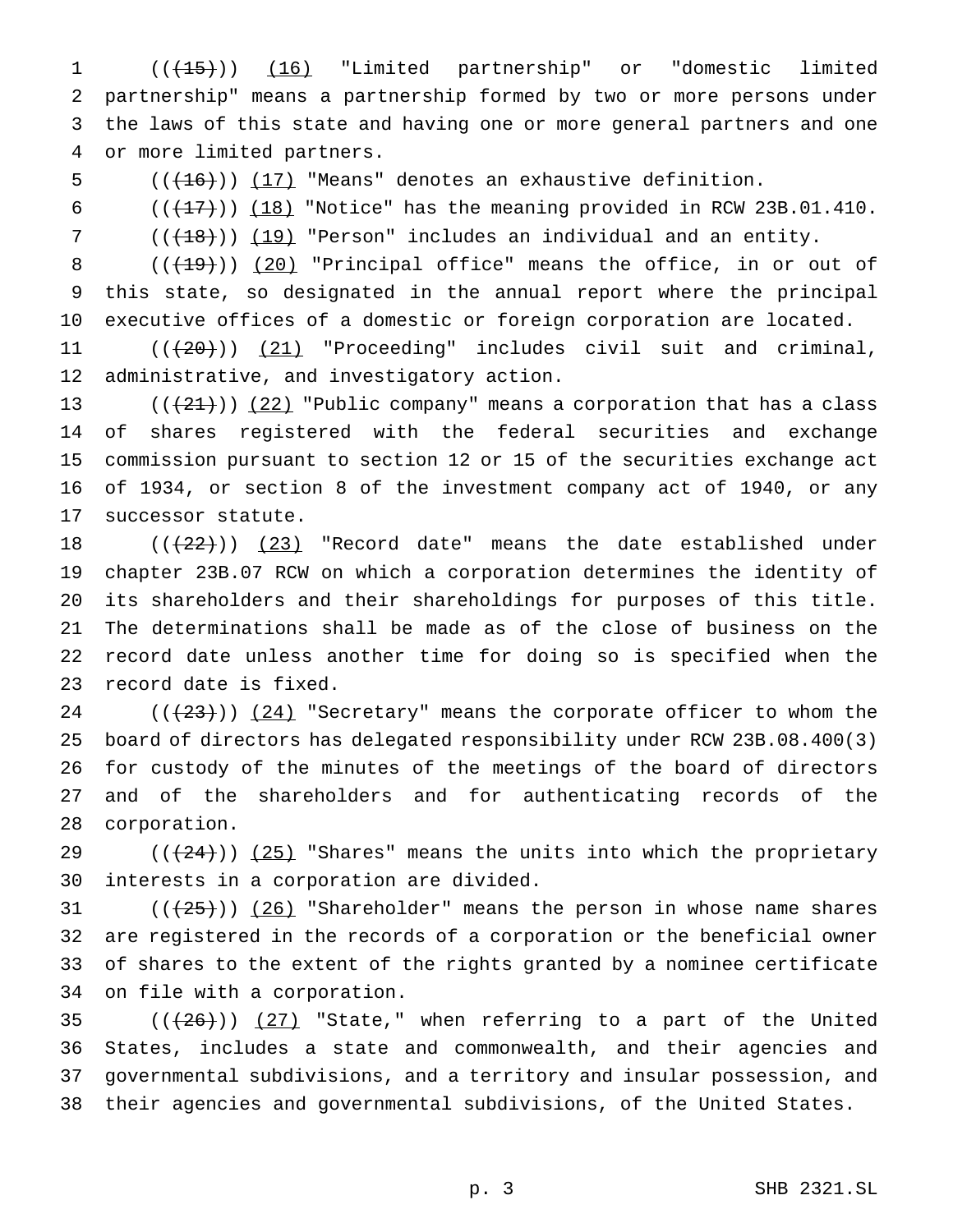1  $((+27))$   $(28)$  "Subscriber" means a person who subscribes for shares in a corporation, whether before or after incorporation.

  $((+28))$   $(29)$  "United States" includes a district, authority, bureau, commission, department, and any other agency of the United States.

 $((+29))$   $(30)$  "Voting group" means all shares of one or more classes or series that under the articles of incorporation or this title are entitled to vote and be counted together collectively on a matter at a meeting of shareholders. All shares entitled by the articles of incorporation or this title to vote generally on the matter are for that purpose a single voting group.

 **Sec. 2.** RCW 23B.07.220 and 1989 c 165 s 70 are each amended to read as follows:

 (1) A shareholder may vote the shareholder's shares in person or by proxy.

 (2) A shareholder or the shareholder's agent or attorney-in-fact may appoint a proxy to vote or otherwise act for the shareholder by 18 ((signing an appointment form, either personally or by the 19 shareholder's attorney-in-fact or agent)):

 (a) Executing a writing authorizing another person or persons to 21 act for the shareholder as proxy. Execution may be accomplished by the 22 shareholder or the shareholder's authorized officer, director, employee, or agent signing the writing or causing his or her signature 24 to be affixed to the writing by any reasonable means including, but not 25 limited to, by facsimile signature; or

 (b) Authorizing another person or persons to act for the 27 shareholder as proxy by transmitting or authorizing the transmission of an electronic transmission to the person who will be the holder of the proxy or to a proxy solicitation firm, proxy support service organization, or like agent duly authorized by the person who will be 31 the holder of the proxy to receive the transmission, provided that the electronic transmission must either set forth or be submitted with information, including any security or validation controls used, from which it can reasonably be determined that the electronic transmission 35 was authorized by the shareholder. If it is determined that the electronic transmission is valid, the inspectors of election or, if 37 there are no inspectors, any officer or agent of the corporation making that determination on behalf of the corporation shall specify the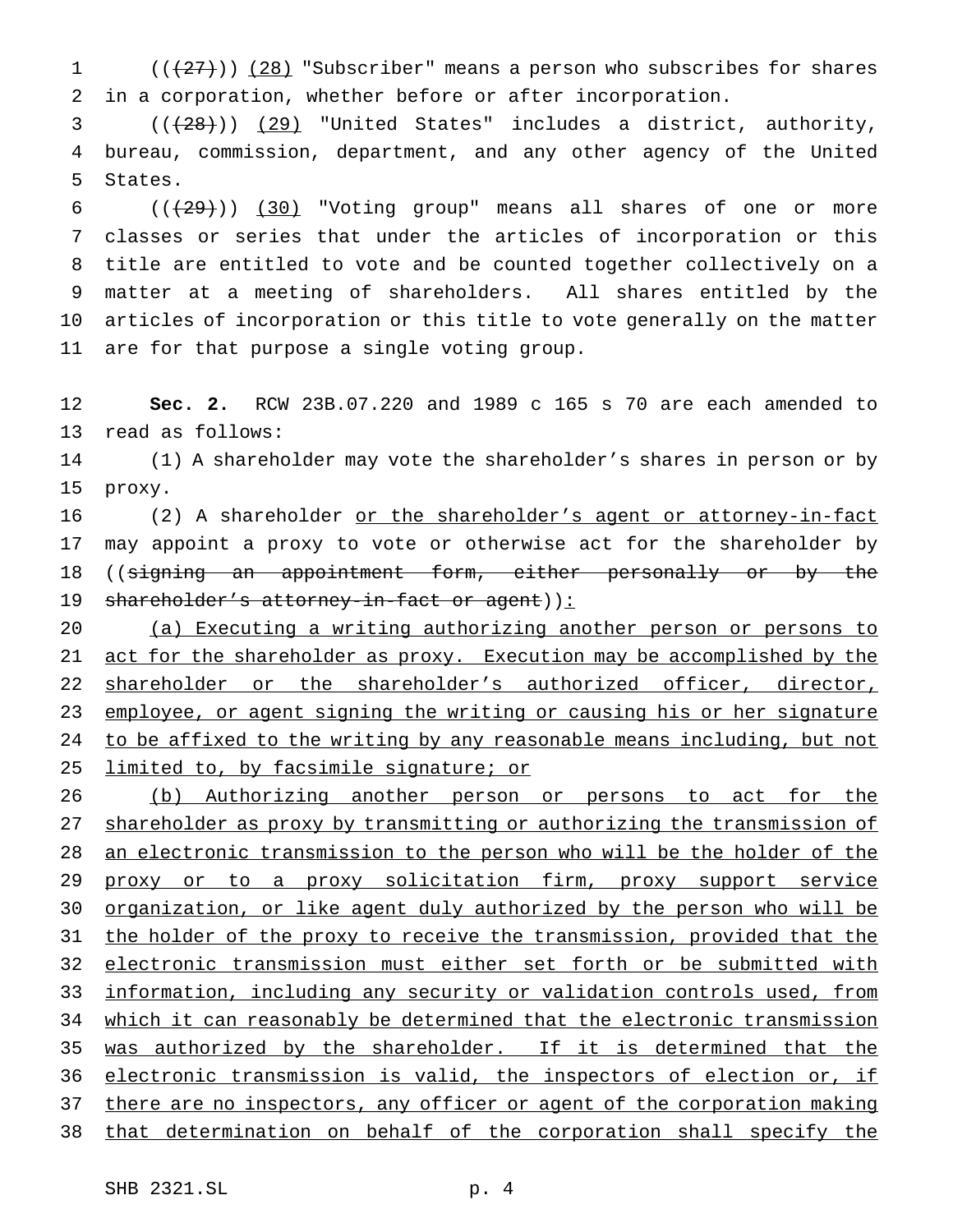information upon which they relied. The corporation shall require the holders of proxies received by electronic transmission to provide to 3 the corporation copies of the electronic transmission and the corporation shall retain copies of the electronic transmission for a reasonable period of time after the election provided that they are retained for at least sixty days.

7 (3) An appointment of a proxy is effective when a signed 8 appointment form or telegram, cablegram, recorded telephone call, voicemail, or other electronic transmission of the appointment is 10 received by the ((secretary or other)) inspectors of election or the 11 officer or agent of the corporation authorized to tabulate votes. An appointment is valid for eleven months unless a longer period is 13 expressly provided in the appointment ((form)).

 (4) An appointment of a proxy is revocable by the shareholder 15 unless the appointment indicates that it is irrevocable and the appointment is coupled with an interest. Appointments coupled with an interest include the appointment of:

(a) A pledgee;

(b) A person who purchased or agreed to purchase the shares;

 (c) A creditor of the corporation who extended it credit under terms requiring the appointment;

 (d) An employee of the corporation whose employment contract 23 requires the appointment; or

(e) A party to a voting agreement created under RCW 23B.07.310.

 (5) The death or incapacity of the shareholder appointing a proxy does not affect the right of the corporation to accept the proxy's authority unless notice of the death or incapacity is received by the 28 ((secretary or other)) officer or agent of the corporation authorized to tabulate votes before the proxy exercises the proxy's authority under the appointment.

 (6) An appointment made irrevocable under subsection (4) of this section is revoked when the interest with which it is coupled is extinguished.

 (7) A transferee for value of shares subject to an irrevocable appointment may revoke the appointment if the transferee did not know of its existence when the transferee acquired the shares and the existence of the irrevocable appointment was not noted conspicuously on the certificate representing the shares or on the information statement for shares without certificates.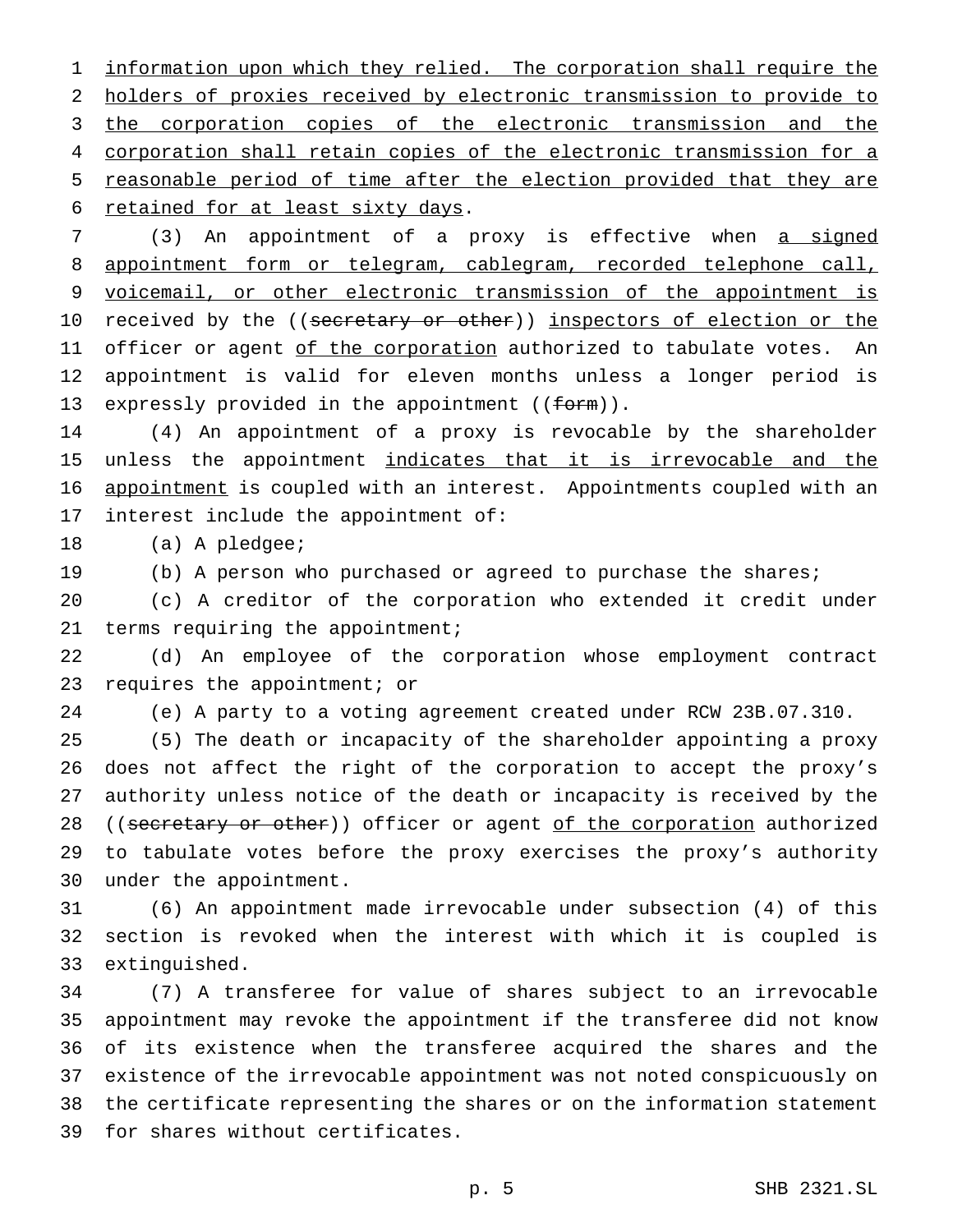(8) Subject to RCW 23B.07.240 and to any express limitation on the 2 proxy's authority ((appearing on the face of)) stated in the appointment form or electronic transmission, a corporation is entitled to accept the proxy's vote or other action as that of the shareholder making the appointment.

 (9) For the purposes of this section only, "sign" or "signature" includes any manual, facsimile, conformed, or electronic signature.

 **Sec. 3.** RCW 23B.07.240 and 1989 c 165 s 72 are each amended to read as follows:

 (1) If the name signed on a vote, consent, waiver, or proxy appointment corresponds to the name of a shareholder, the corporation, if acting in good faith, is entitled to accept the vote, consent, waiver, or proxy appointment and give it effect as the act of the shareholder.

 (2) If the name signed on a vote, consent, waiver, or proxy appointment does not correspond to the name of its shareholder, the corporation, if acting in good faith, is nevertheless entitled to accept the vote, consent, waiver, or proxy appointment and give it effect as the act of the shareholder if:

 (a) The shareholder is an entity and the name signed purports to 21 be that of an officer, partner, or agent of the entity;

 (b) The name signed purports to be that of an administrator, executor, guardian, or conservator representing the shareholder and, if the corporation requests, evidence of fiduciary status acceptable to the corporation has been presented with respect to the vote, consent, 26 waiver, or proxy appointment;

 (c) The name signed purports to be that of a receiver or trustee in bankruptcy of the shareholder and, if the corporation requests, evidence of this status acceptable to the corporation has been presented with respect to the vote, consent, waiver, or proxy appointment;

 (d) The name signed purports to be that of a pledgee, beneficial owner, or attorney-in-fact of the shareholder and, if the corporation requests, evidence acceptable to the corporation of the signatory's authority to sign for the shareholder has been presented with respect to the vote, consent, waiver, or proxy appointment; or

 (e) Two or more persons are the shareholder as cotenants or fiduciaries and the name signed purports to be the name of at least one